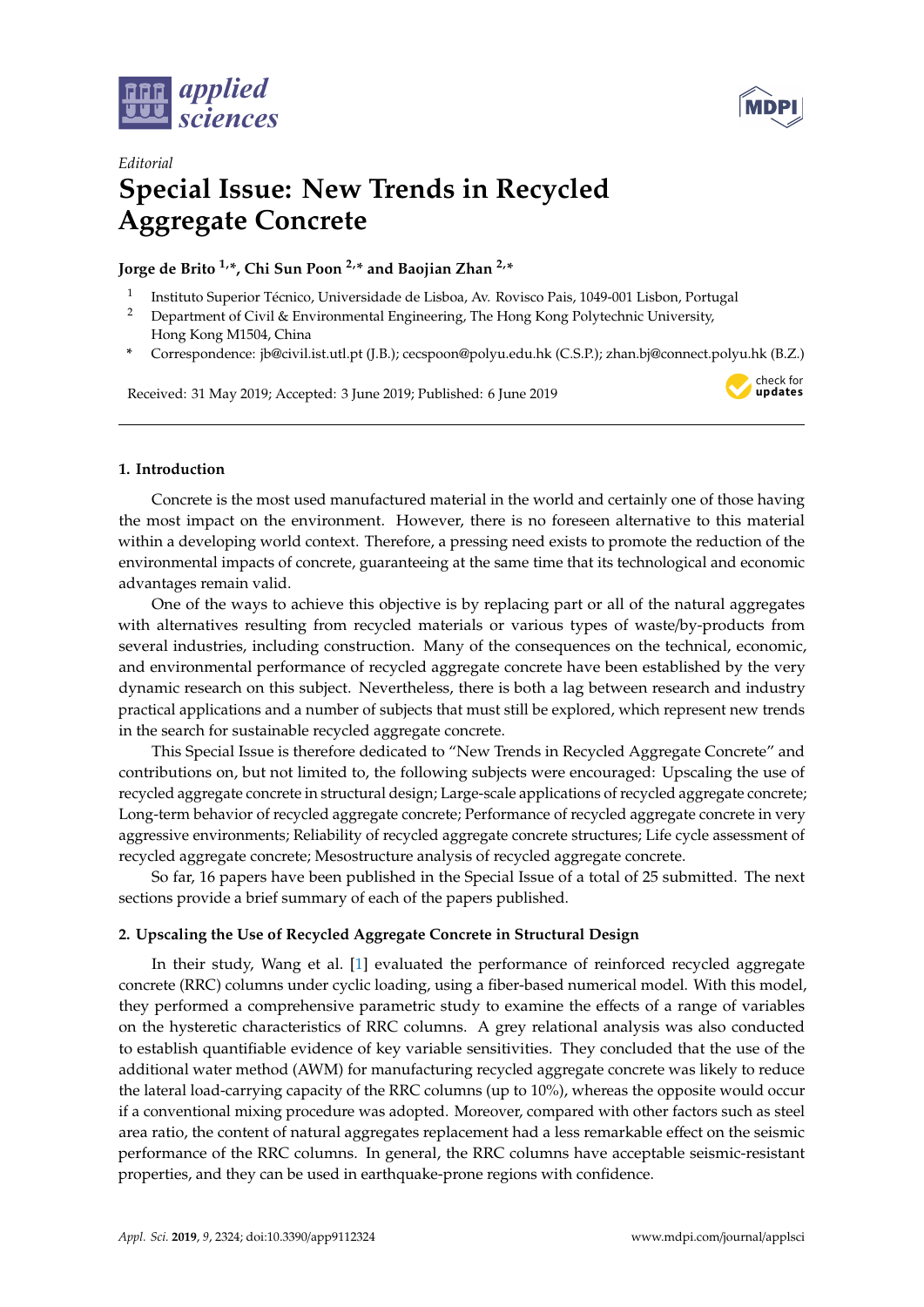Choi et al. [\[2\]](#page-3-1) developed an experimental study on the flexural behavior of reinforced concrete members with heavyweight waste glass as fine aggregate under cyclic loading. They concluded that, for full replacement, the crack patterns were affected, and there was an increased possibility of sudden failure owing to concrete crushing. Additionally, the load capacity and flexural rigidity were affected by the content of heavyweight waste glass, but the flexural performance improved when mineral admixture as a binder or a low water-binder ratio were used.

Another experimental study was developed by Wu et al. [\[3\]](#page-3-2) on the dynamic mechanical properties of fiber-reinforced concrete (FRC) under different strain rates. Dynamic uniaxial compression and splitting tensile experiments of FRC with polyvinyl alcohol (PVA) fibers were carried out for two matrix strengths. PVA fibers enhance and toughen concrete, improving its brittle properties and residual strength. With increasing strain rate, the compressive strength, splitting tensile strength, and elastic modulus increase to a certain extent, whereas the toughness index and the peak strain decrease to a certain degree. The post-peak deformation characteristics change from a brittle to a ductile failure with dense cracking. These effects depend on the matrix strength.

Yanweerasak et al. [\[4\]](#page-3-3) studied the effect of recycled aggregate quality on the bond behavior and shear strength of reinforced concrete members. They concluded that the bond strength of both natural and recycled concrete increased with a decrease in water-to-cement ratio but not for the full spectrum of ratio values. Furthermore, the shear behavior of reinforced concrete beams with natural and recycled concrete is very similar, but the results depend on the size of the beams.

De Brito et al. [\[5\]](#page-3-4) questioned the validity of concrete compressive strength predictions without knowing the properties of the aggregates. For the same mix composition (with similar cement paste quality), there was a significant difference between the results when natural aggregates of various geological nature were used in concrete. The same was true when different qualities of aggregates were used. However, the scatters significantly decreased when the mixes were classified based on the geological nature of the aggregates or on their quality. The influence of the aggregates on the compressive strength of concrete became much more discernible when recycled aggregates were used mainly due to their more heterogeneous characteristics.

#### **3. Large-Scale Applications of Recycled Aggregate Concrete**

In their research, Kim et al. [\[6\]](#page-3-5) performed a study on the properties of recycled aggregate concrete and its production facilities. Equipment was developed to improve the quality of recycled aggregate to increase the use of that aggregate for environmental improvement purposes. The results showed improvements in the air volume, slump, compressive strength, freezing and thawing resistance, and drying shrinkage.

An investigation on the use of recycled concrete aggregates originating from a single ready-mix concrete plant was performed by Anastasiou et al. [\[7\]](#page-3-6). Crushed hardened concrete from test specimens (HR) and from returned concrete (CR) were tested for their suitability as concrete aggregates, and cement sludge fines (CSF) originating from the washing of concrete trucks were tested as filler. Both HR and CR can be considered good-quality recycled aggregates, especially when the coarse fraction is used. Furthermore, HR performs considerably better than CR both as coarse and as fine aggregate. CSF seems to be a fine material with good properties as a filler, provided that it is properly crushed and sieved through a 75 µm sieve.

#### **4. Long-Term Behavior of Recycled Aggregate Concrete**

Yang [\[8\]](#page-3-7) analyzed the effect of different types of recycled concrete aggregates (RCAs) on the equivalent concrete strength and drying shrinkage properties. A total of six mixes were proportioned using the modified equivalent mortar volume (EMV) method with three RCAs. The test results show that the concrete with RCAs produced from concrete sleepers exhibited compressive strength, Young's modulus, and flexural strength values equivalent, within 2% variation, to those values of the companion natural aggregate concrete. In other mixes, compressive strength was found to decrease to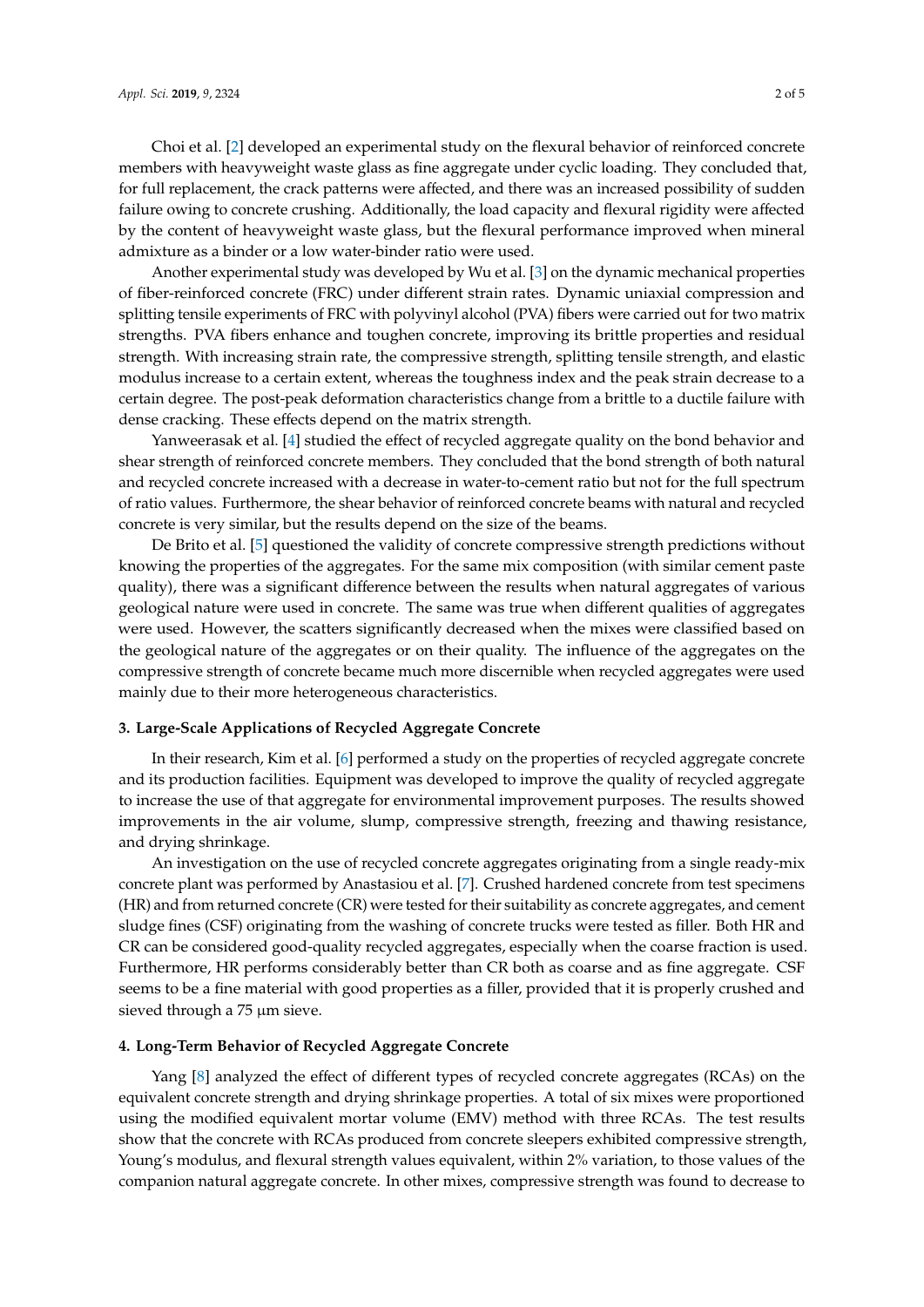11–20%. For 100% replacement, the Young's modulus increased up to 10% and the drying shrinkage increased up to 8%, while for 50% replacement, the Young's modulus decreased up to 8% and the drying shrinkage dropped up to 4%.

Chen et al. [\[9\]](#page-4-0) performed an analysis and modelling of the shrinkage and creep of reactive powder concrete (RPC) with various steel fiber contents. It was revealed that the compressive strength and modulus of elasticity increased with increasing steel fiber content, contrary to shrinkage and creep. A good linear relationship was found between the axial stress ratios and creep strain. All four existing models were unable to accurately predict the shrinkage and creep of RPC. However, a good agreement between the experimental results and the proposed shrinkage and creep numerical models was observed.

#### **5. Performance of Recycled Aggregate Concrete in Very Aggressive Environments**

Chen et al. [\[10\]](#page-4-1) analyzed the residual properties of steel-reinforced recycled aggregate concrete (RAC) components after exposure to elevated temperatures. Significant physical phenomena occurred on the surface of RAC and steel-reinforced recycled aggregate concrete (SRRAC) components after exposure to elevated temperatures. The mechanical properties deteriorated significantly with the increase of temperature, namely, the strength of the RAC, and compressive capacity, bending capacity, shear capacity, and stiffness of the SRRAC. The ductility and energy dissipation of SRRAC components were insignificantly affected by the elevated temperatures. Mass loss ratio, peak deformation, and bearing capacity showed a slight increase trend with the increase of replacement ratio. However, the stiffness showed significant fluctuation for high replacement ratios. The ductility and energy dissipation showed significant fluctuation for intermediate replacement ratios.

#### **6. Reliability of Recycled Aggregate Concrete Structures**

Duan et al. [\[11\]](#page-4-2) used artificial neural networks (ANNs) to determine the significance of aggregate characteristics on the mechanical properties of recycled aggregate concrete (RAC). The results show that water absorption has the most important effect on aggregate characteristics, further affecting the compressive strength of RAC, and that combined factors including concrete mixes, curing age, specific gravity, water absorption, and impurity content can reduce the prediction error of ANNs to 5.43%. Moreover, for elastic modulus, water absorption, and specific gravity, they are the most influential, and the network error with a combination of mixes, curing age, specific gravity, and water absorption is only 3.89%.

### **7. Life Cycle Assessment of Recycled Aggregate Concrete**

Park et al. [\[12\]](#page-4-3) performed an analysis of the life-cycle environmental impact of recycled aggregate. The environmental impact of recycled aggregate (wet) was up to 16–40% higher than that of recycled aggregate (dry), mostly due to the amount of energy used by impact crushers. The environmental impact of using recycled aggregate was found to be up to twice as high as that of using natural aggregate, largely due to the greater simplicity of production of natural aggregate requiring less energy. However, the abiotic depletion potential was approximately 20 times higher when using natural aggregate because its use depletes natural resources, whereas recycled aggregate is recycled from existing construction waste. Among the life-cycle impacts determined from the assessment of recycled aggregate, global warming potential was lower than for artificial lightweight aggregate but greater than for slag aggregate.

#### **8. New Applications of Recycled Aggregate Concrete**

Foti et al. [\[13\]](#page-4-4) studied the mechanical characteristics and water absorption properties of blast-furnace slag concrete with fly ash or micro silica additions. The results show the following: (i) the use of fly ashes, and especially silica fume, together with slag in concrete enhances the compressive strength of concrete mixes and shows very high water/cement ratios; (ii) micro silica concrete shows a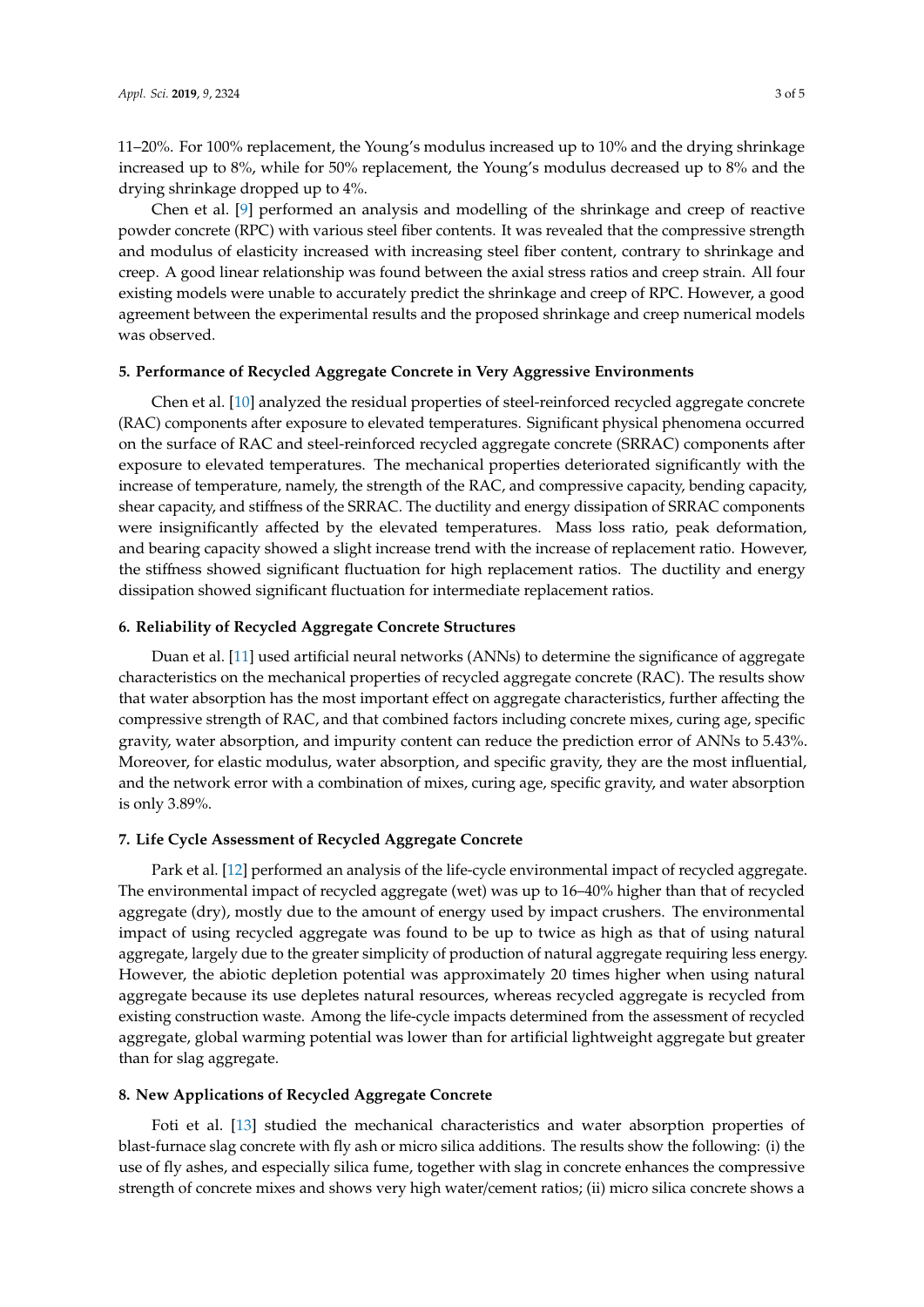specific weight lower than slag and fly ash concrete; (iii) for both types of concrete, the splitting tensile strength is consistent with the compressive strength, whereas flexural tensile strength is rather low, especially for slag and silica fume concrete; and (iv) compared to an ordinary concrete, the types of concrete examined in this research have a lower water absorption value, especially silica fume concrete.

Wang et al. [\[14\]](#page-4-5) presented a material characterization for sustainable concrete paving blocks. Five types of waste materials were used in this project, including recycled concrete coarse aggregate (RCCA), recycled concrete fine aggregate (RCFA), crushed glass (CG), crumb rubber (CB), and ground granulated blast-furnace slag (GGBS). Using either RCCA or RCFA can decrease the blocks' strength and increase their water absorption. The suggested incorporation levels of RCCA and RCFA are 60% and 20%, respectively. Adding CG to the concrete paving blocks as a type of coarse aggregate can improve their strength and decrease their water absorption. The addition of CR causes a significant deterioration of the blocks' properties, except for their slip resistance.

Song and Lange [\[15\]](#page-4-6) analyzed the crushing performance of ultra-lightweight foam concrete with fine particle incorporation. The results indicate that the use of fine-graded sand particles in a small content simultaneously reduces the cement content and enhances the crushing performance. However, poor performance is observed for a high sand content. The cellular structure of the foam–sand composite, and thus its mechanical behavior, can be substantially weakened by larger sand particles, especially when the particle size is larger than the voids in the foam.

The effect of the addition of nylon fibers (NFs) on the performance of recycled aggregate concrete (RAC) was studied by Lee [\[16\]](#page-4-7). RAC showed a lower performance than crushed stone aggregate concrete (CAC) because of the adhered mortars in the recycled aggregates. However, it was obvious that the addition of NFs in RAC mixes was much more effective in enhancing the performance of concrete, due to the crack bridging effect from NFs. In particular, a high content of NFs (1.2 kg/m<sup>3</sup>) led to a beneficial effect on the concrete properties compared to a low content of NFs (0.6 kg/m $^3$ ) with respect to mechanical properties and permeability, especially for RAC mixes.

**Funding:** This research received no external funding.

**Acknowledgments:** Thanks are due to all the authors and peer reviewers for their valuable contributions to this Special Issue. The MDPI management and staff are also to be congratulated for their untiring editorial support for the success of this project.

**Conflicts of Interest:** The authors declare no conflict of interest.

#### **References**

- <span id="page-3-0"></span>1. Wang, F.; Yu, Y.; Zhao, X.Y.; Xu, J.J.; Xie, T.Y.; Deresa, S.T. Performance evaluation of reinforced recycled aggregate concrete columns under cyclic loadings. *Appl. Sci.* **2019**, *9*, 1460. [\[CrossRef\]](http://dx.doi.org/10.3390/app9071460)
- <span id="page-3-1"></span>2. Choi, S.; Choi, Y.; Kim, I.; Yang, E. An experimental study on flexural behaviors of reinforced concrete member replaced heavyweight waste glass as fine aggregate under cyclic loading. *Appl. Sci.* **2018**, *8*, 2208. [\[CrossRef\]](http://dx.doi.org/10.3390/app8112208)
- <span id="page-3-2"></span>3. Wu, Y.; Song, W.; Zhao, W.; Tan, X. An experimental study on dynamic mechanical properties of fiberreinforced concrete under different strain rates. *Appl. Sci.* **2018**, *8*, 1904. [\[CrossRef\]](http://dx.doi.org/10.3390/app8101904)
- <span id="page-3-3"></span>4. Yanweerasak, T.; Kea, T.; Ishibashi, H.; Akiyama, M. Effect of recycled aggregate quality on the bond behavior and shear strength of RC members. *Appl. Sci.* **2018**, *8*, 2054. [\[CrossRef\]](http://dx.doi.org/10.3390/app8112054)
- <span id="page-3-4"></span>5. De Brito, J.; Kurda, R.; Raposeiro da Silva, P. Can we truly predict the compressive strength of concrete without knowing the properties of aggregates? *Appl. Sci.* **2018**, *8*, 1095. [\[CrossRef\]](http://dx.doi.org/10.3390/app8071095)
- <span id="page-3-5"></span>6. Kim, J.H.; Sung, J.H.; Jeon, C.S.; Lee, S.H.; Kim, H.S. A study on the properties of recycled aggregate concrete and its production facilities. *Appl. Sci.* **2019**, *9*, 1935. [\[CrossRef\]](http://dx.doi.org/10.3390/app9091935)
- <span id="page-3-6"></span>7. Anastasiou, E.; Papachristoforou, M.; Anesiadis, D.; Zafeiridis, K.; Tsardaka, E.C. Investigation of the use of recycled concrete aggregates originating from a single ready-mix concrete plant. *Appl. Sci.* **2018**, *8*, 2149. [\[CrossRef\]](http://dx.doi.org/10.3390/app8112149)
- <span id="page-3-7"></span>8. Yang, S. Effect of different types of recycled concrete aggregates on equivalent concrete strength and drying shrinkage properties. *Appl. Sci.* **2018**, *8*, 2190. [\[CrossRef\]](http://dx.doi.org/10.3390/app8112190)